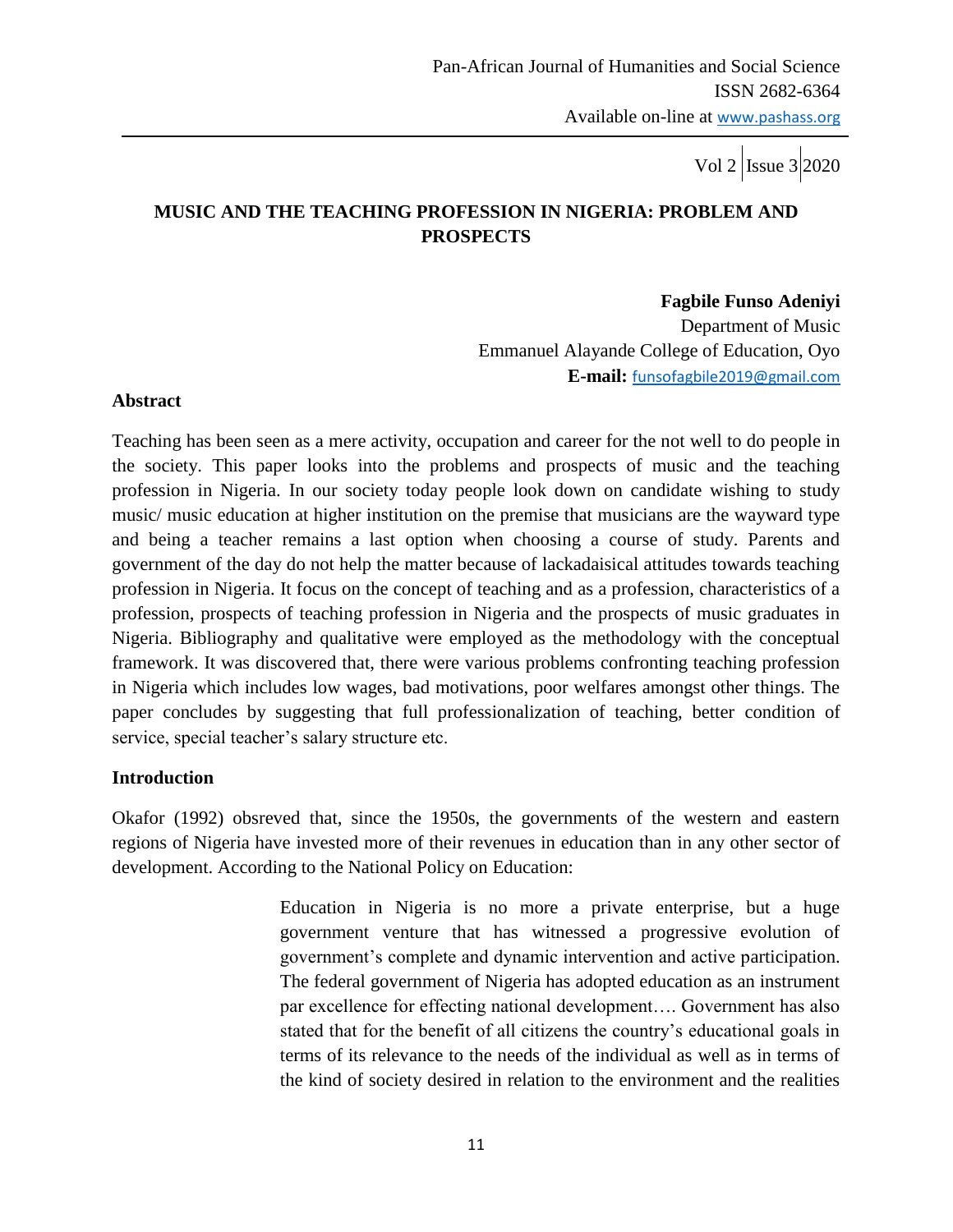of the modern world and rapid social changes should be clearly set-out. (Federal Republic of Nigeria, 1981, p. 5).

It went further that:

Nigeria's philosophy on education, therefore, is based on the integration of the individual into a sound and effective citizen and equal educational opportunities for all citizens of the nation at the primary, secondary and tertiary levels both inside and outside the formal school system. (Federal Republic of Nigeria, 1981, p. 7).

Teaching in developed countries of the world has been a source of joy to the people who practiced it and the society where they belong to hold them in high esteem. Akinduyo (2014) commended that; developed countries will always trace their roots of success in all sectors to the quality of their teaching profession. The long chain of all other professions like medicine, law and engineering were product of teaching profession. People choose education as a career in developed countries. So also music as a course of study is at per with other profession unlike in Nigeria where these two professions have been relegated to the background. Not long ago in some cities in Nigeria, there was a slogan by the landlords and landladies that "House for rent, not for teachers".

### **Teaching**

Oyekan (1994) described teaching as an all-purpose profession engaged in human resource development for individual and economic growth. Olatunji (1996) defined teaching as a social function aimed at necessary growth in others. Teaching as an act of guiding and imparting knowledge in and outside the classroom, can only be done professionally by qualified and trained teachers.

According to Okafor (1988), Teacher Education can be defined as a form of education which is properly planned and systematically tailored and applied for the cultivation of those who teach or will teach particularly but not exclusively, in primary and post-primary levels of schooling. It is expected that a teacher must be able to pass or impart knowledge to his or her students and such knowledge should be able to change the learner positively.

### **Music Education in Nigeria**

Okafor (1992) expressed that music education has come a long way from the colonial times when most of the music education in an institution consisted of singing class in primary or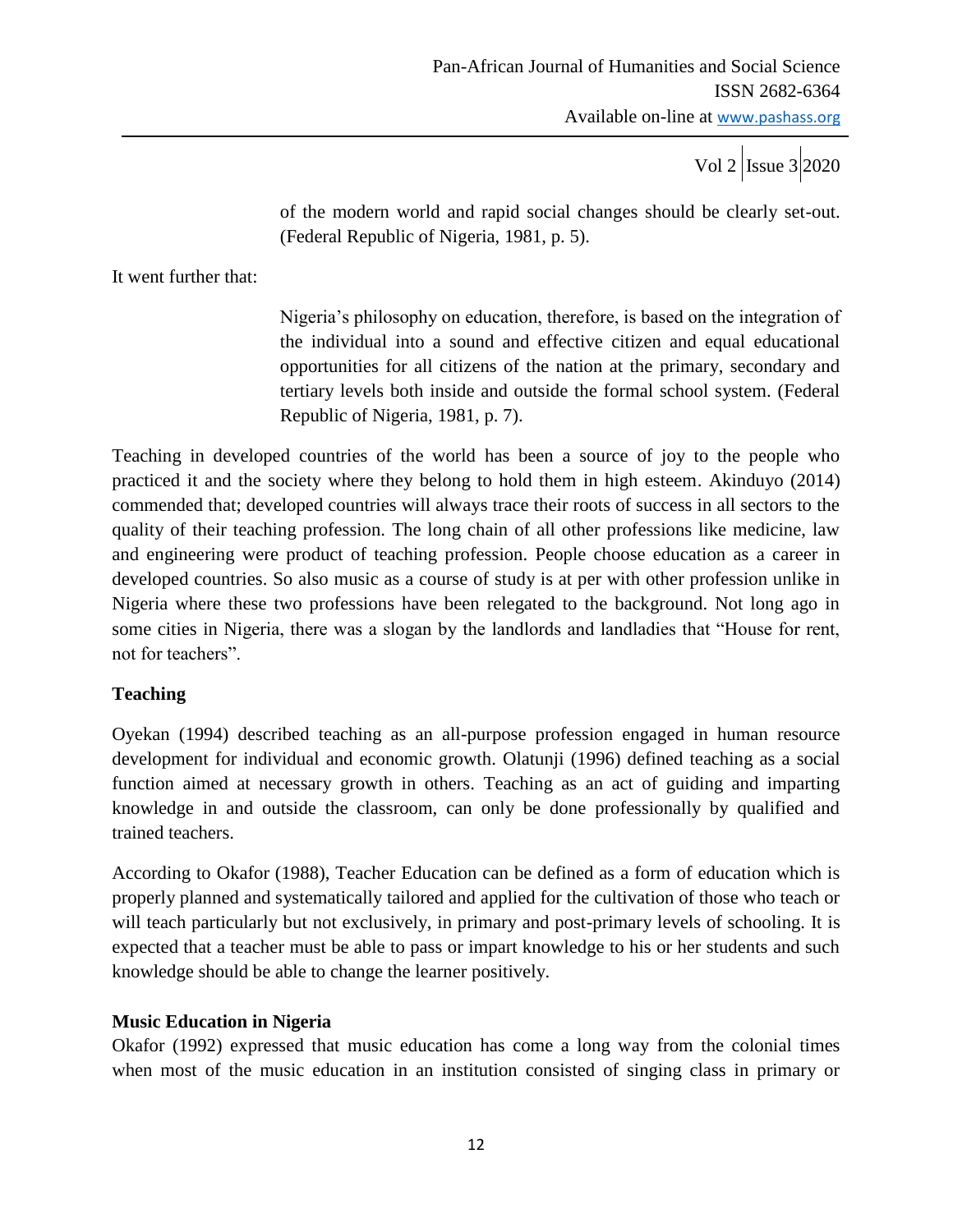secondary school or the teacher training college. Now, music has become a subject, albeit not a well-ranked subject, in Nigerian educational institutions (p. 6).

Slosar (1998) added that music education not only direct the music development but also shapes the aesthetic criterions and values and the inner emotional world of pupils. He stated further that, it is important in developing the intellectual abilities and higher mental cognitive functions and has been proven that music positively affects the successfulness of pupils in schools.

Music education is that which trains the learner on the process of acquiring musical knowledge and skills with the ultimate aim of producing music educators. (Nnamani, 2003) explained further that music teaches children about their lives, stimulate creative thought, inspire them, give them a sense of belonging beauty, energy, strength and courage to enhance other aspects of everyday life. Uzoma (2001) also supported this, by saying that; Music Education has, as one of its cardinal objectives, the provision of experiences and training of learners. Such experiences, when acquired would help learners to live and contribute positively towards the progress and development of their society.

The relevance of music education therefore cannot be over looked. This was corroborated with the views of Hoffer (1985) which regard "music education as part of a subject that has power to wake in us sensation and emotions of a spiritual kind". He further considered music education not only as an abstract art, but as a force which affects the lives of the people who acquire it.

### **Profession**

The word, profession has been defined by so many scholars in different ways. Amaele and Amaele (2003) defined a profession as a service occupation, which applies a systematic body of knowledge to problems that are of great relevance to the needs and yearnings of the society.

Yahayah (2004) described a profession as an occupation which has its basis on specialized and organized skills, knowledge and intellectual competence. He further stated that profession derives its raw materials to achieve set and desired objectives. Oyekan (2004) said viable professions are so much appreciated for their crucial and distinct rides from their repertoire of cherished knowledge, practical skills and intellectual competence. Among them are teaching, journalism, engineering, medicine, law, accountancy etc. these occupations render professional activities for certain fees by their clients. Akinduyo (2014) observed that a profession is therefore an occupation which renders services useful for the survival of individuals and the society, these valuable services are vital to survival and it is knowledge based, problem-solving, rare, managerial and full of expertise.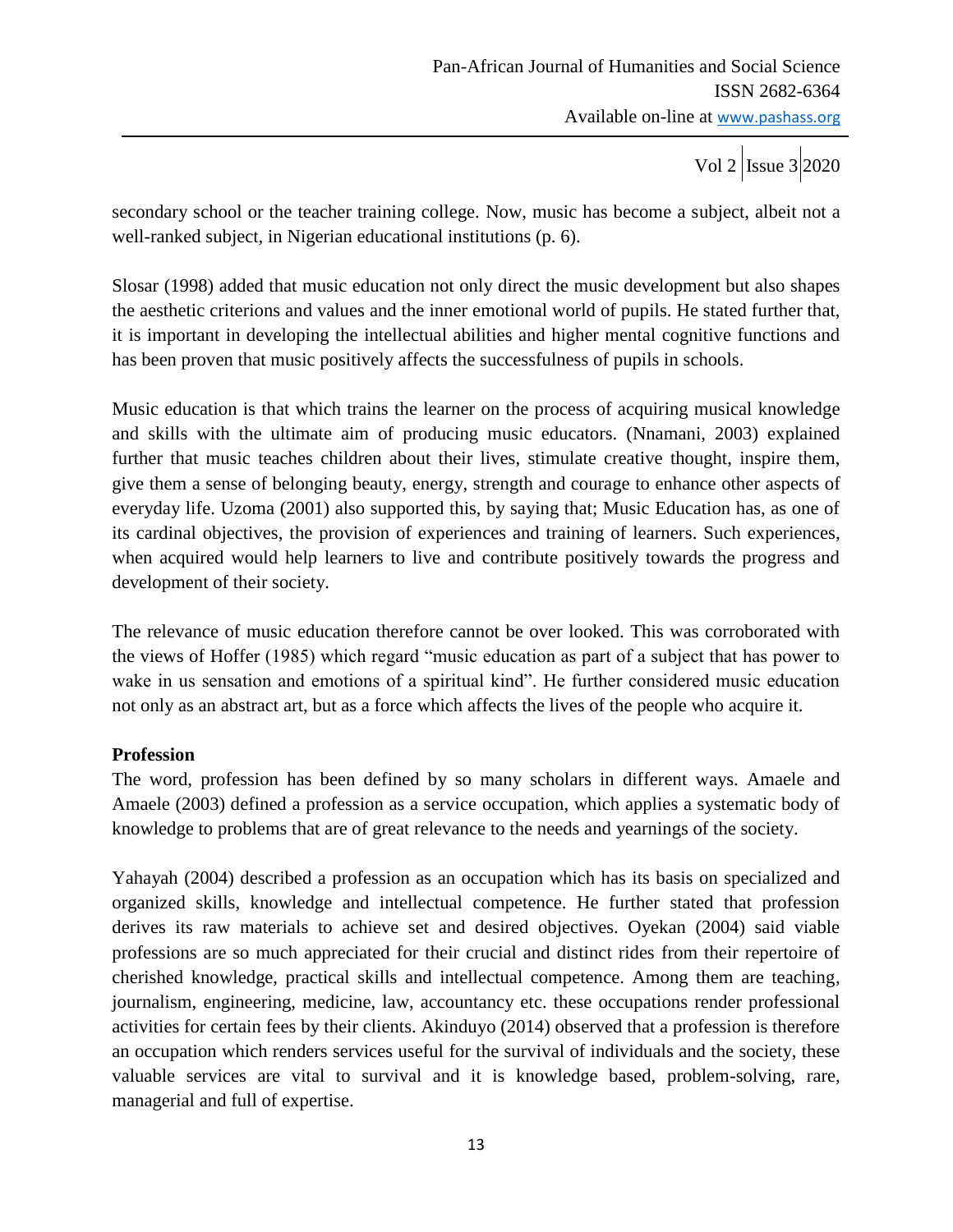#### **Features/Characteristics of a Profession**

A profession can be judged using many attributes and these attributes are very based on the perception of different scholars. Garrison and Norreen (2003) highlighted four major characteristics of a profession which included maintenance of personal integrity and objectivity in all disclosures and treating sensitive matter with confidentiality.

Nwachi (1991) listed six criteria as hallmark of a functioning profession. On his own, Richey (1979) recorded eight criteria which were listed as crucial features of any profession. These features include; knowledge, professional code of conduct or ethics, professional organization, legal recognition, freedom to practice, controlled entrance into the profession and services to members of the larger society.

### **Problems of Teaching Profession in Nigeria**

Akinduyo (2014) highlighted some of the problems confronting teaching profession in Nigeria. They include;

- Low wages, bad motivation and poor welfares
- Irregular self esteem in the society
- Absence of education professional academy
- Lack of professional and in service trainings
- Short period of internship
- $\bullet$  High teacher-pupil ratio
- Politicizing education
- Lack of autonomy by Nigeria union of Teachers (NUT)
- Unwarranted Governments' intervention
- Poor budgetary allocation to teaching profession
- Poor work environment
- Government inability to register NUT as a professional organization
- Massive unqualified teacher
- Porous entry qualification

The above listed problems and among others made teachers' body to demand for better conditions of service. Various scholars also supported the agitation for the upliftment of teaching professions; among them is Oyekan (2004) who said the situation was worsened by the lingering social, economic and political crisis in Nigeria. Hence, the teachers were compelled to demand for: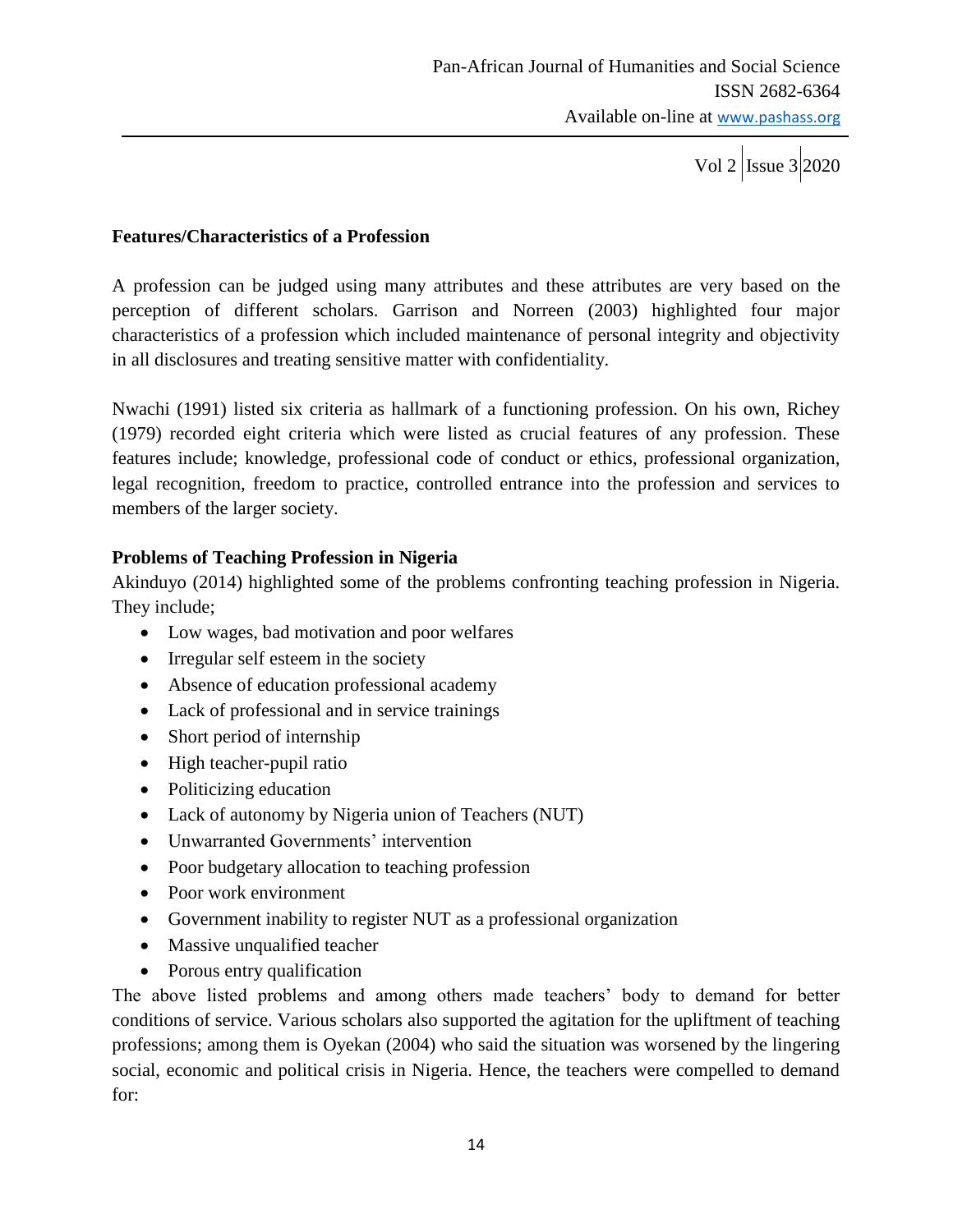- Full professionalization of teaching
- Better condition of service
- Prompt payment of their gratuities and pensions on retirement
- Adequate public recognition for teachers that nurture all to become productive citizens of the society
- Special teacher's salary structure (TSS)

### **Nigeria Music Teacher Education**

Music education occupies a vital position in a nation that is preparing g for a self-reliant attainment. Making one to be self-reliant means to be self employed and even employ others. One of the objectives of music education as it is contained in the National policy on Education (1981) stated: The acquisition of appropriate skills abilities and competence both mental and physical, are appropriate for the individual to live in and contribute to the development of his society. Omibiyi-Obidike supported the above statement when she described music education as "a comprehensive education system geared towards a functional and artistic career in the society". So a functional teacher has ability of making a learner to be self reliant after completion of its study.

### **The Role of Music Education in Combating Unemployment**

Music education plays a major role in combating or reducing unemployment rate in Nigeria. Anuforom (1984) observed that music education has one of its objectives "the development of the child's talent, physical skills as well as the acquisition of specific vocational training that could enable one develop healthy attitude towards honest labour". Nnamani (2000), also confirmed that the acquisition of these skills are essential ingredients for the building of a selfreliant individual capable of employing himself.

There are many ways through which music education can make one self-reliant thereby minimizing the problem of unemployment in Nigeria as rightly enumerated by Nnamani (2003). These include;

- The establishment of personal music studio for music productions. By this the graduates become producers, arrangers, sound engineers or music directors
- He can also establish a music band, thereby engaging in musical performances to earn a living. Many renowned musicians within and outside Nigeria such as king sunny Ade, late Fela Anikulapo Kuti, Psquare, Sunny Okosun etc. have succeeded in life through private ownership of bands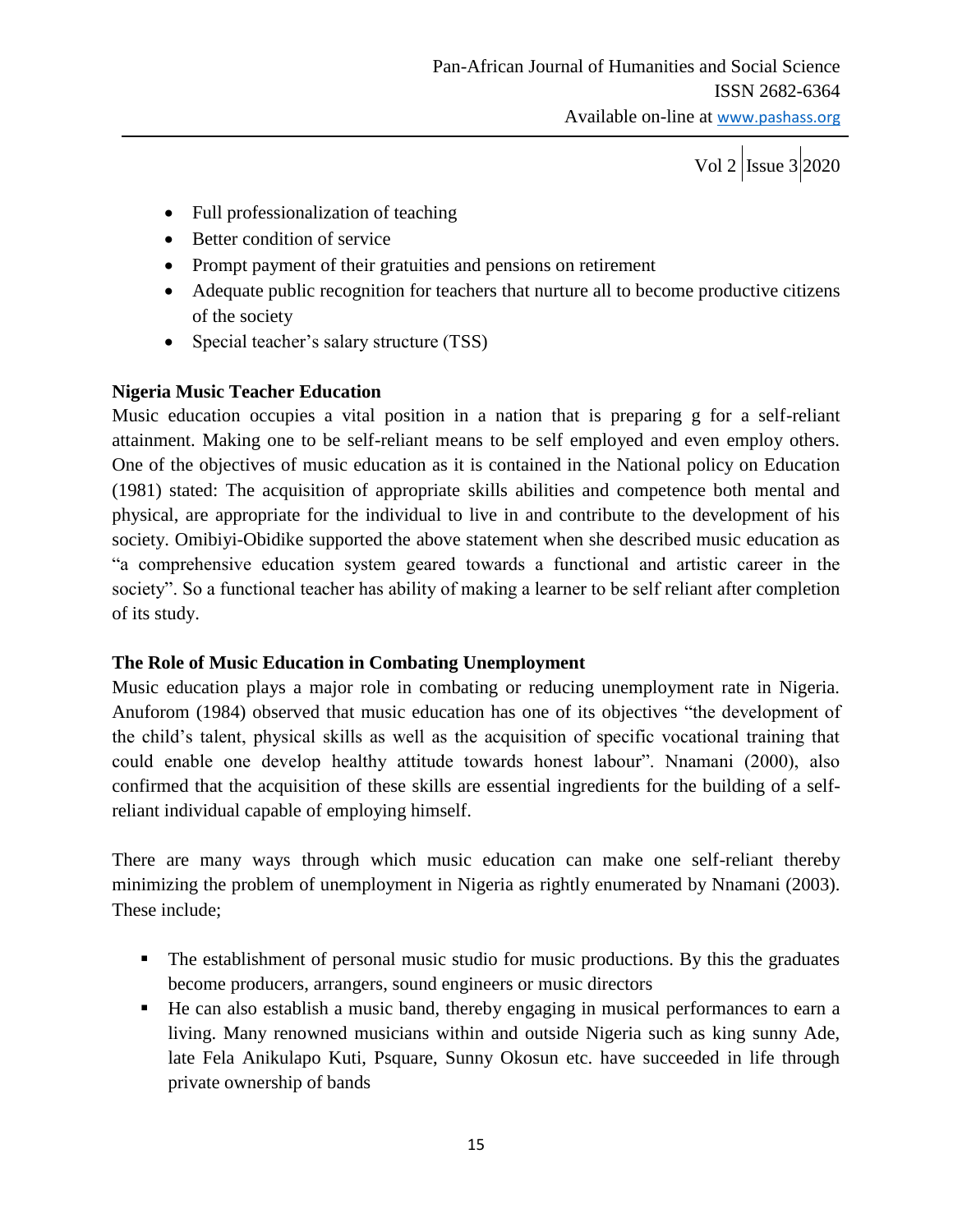Vol 2 | Issue  $3$  | 2020

- One can become self-employed by engaging in the coaching and grooming of church choirs and orchestra.
- Unemployment can be curbed through the establishment of private school of music.

In addition, one can become church organist or pianist, music consultant, publisher etc.

### **Conclusion**

With the above discussions, if necessary steps are taken with the professionalism of teaching career, the extent to which all the challenges facing it are solved will determine the prospects of teaching as a profession in Nigeria as well as one rightly agreed that there are lots of job opportunities for a music student graduate who had acquired the correct and right skills at school.

## **References**

Akinduyo, T.E. (2014). *Teaching Profession in Nigeria*: Issues, Problems and Prospects. International Journal of Scientific and Research Publication, Vol.4, 11.

Amaele, S. and Amaele, P.E. (2003). *Teacher Media Print.*

Anuforom, H.U. (1984). *"The Role of Music in Traditional Education*," Conference of Music Education A.I.C.E. Owerri.

Federal Republic of Nigeria (1981). *National Policy on Education. Lagos;* NERDIC press.

- Garrison, R.H. and Noreen, E.W. (2003) *Managerial according (10th edition)*. New York: McGraw hill Inc.
- Hoffer, C.R. (1985). *The Understanding of Music 5th edition Belmonth:* Worth word Publishing Coy.
- Nnamani, S.N. (2003). *Career Issues and Career Opportunities in Nigerian Music Teacher Education.* Awka Journal of Research in Music and the Arts. Awka: Music Department, Nnamidi Azikiwe University.
- Nwachi, C.C. (1991). *Sociology of Education:* Obosi Pacific College Press.
- Okafor, C. F. (1988). *Nigeria Teacher Education:* A search for New Direction. Enugu 4<sup>th</sup> Dimension Publishers.